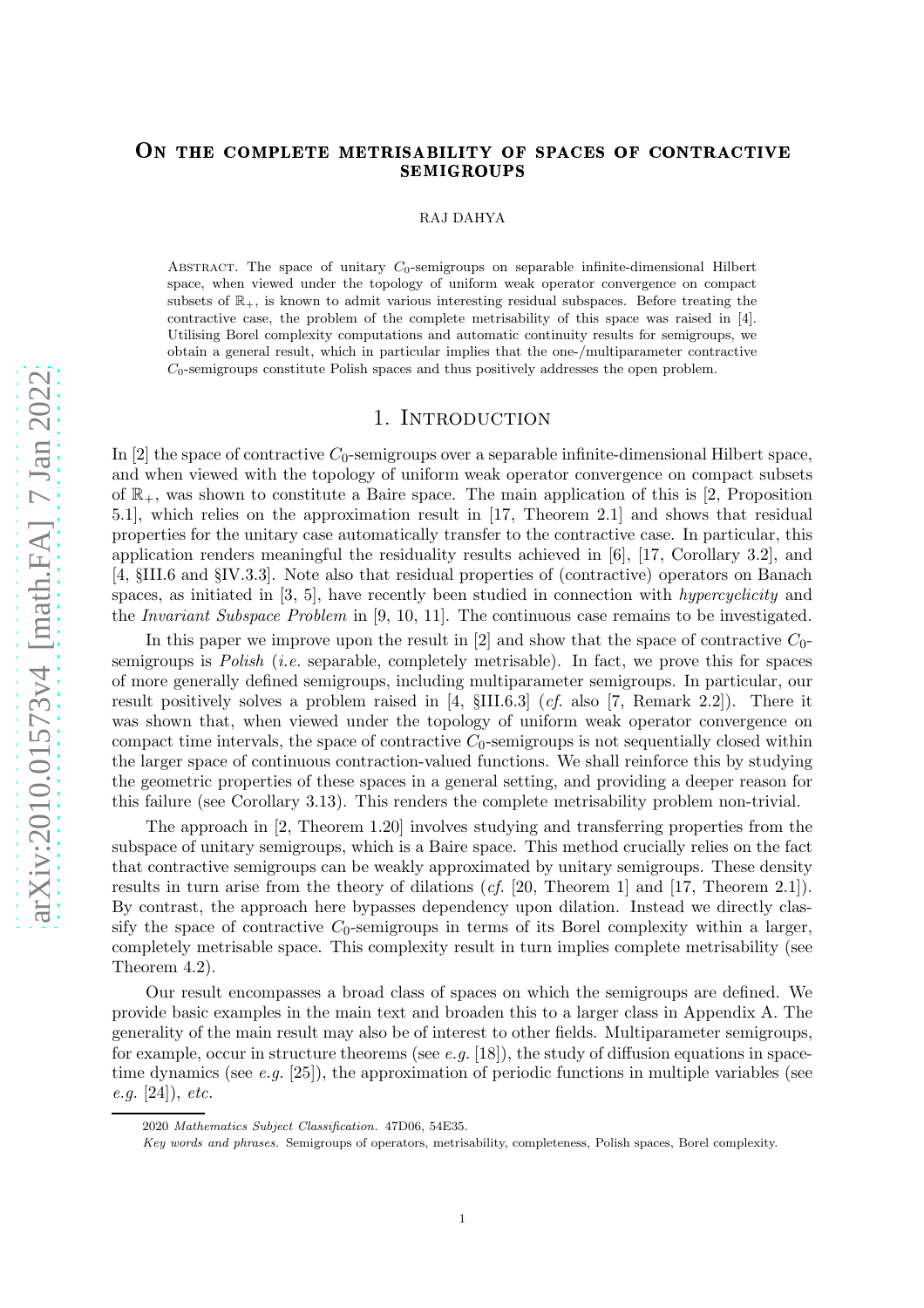Throughout this paper,  $H$  shall denote a fixed separable infinite-dimensional Hilbert space. Furthermore,

$$
\mathfrak{L}(\mathcal{H}) \supseteq \mathcal{C}(\mathcal{H}) \supseteq \mathcal{I}(\mathcal{H}) \supseteq \mathcal{U}(\mathcal{H})
$$

denote (from left to right) the spaces of bounded linear operators, contractions, isometries, and unitaries over  $H$ . These can be endowed with the weak operator topology (WOT) or the strong operator topology (sot).

<span id="page-1-2"></span>Instead of working with semigroups defined on  $\mathbb{R}_+$  (continuous time) or over  $\mathbb{N}_0$  (discrete time), we shall more generally work with semigroups parameterised by a topological monoid.

**Definition 2.1** Let  $(M, \cdot, 1)$  be a topological monoid. A semigroup over H on M shall mean any operator-valued function,  $T : M \to \mathfrak{L}(\mathcal{H})$ , satisfying  $T(1) = I$  and  $T(st) = T(s)T(t)$  for  $s, t \in M$ .

In other words, semigroups are just certain kinds of algebraic morphisms. Observe that the above definition applied to the topological monoid  $(\mathbb{R}_+, +, 0)$  yields the usual definition of an operator semigroup.

The continuous contractive semigroups defined on  $M$  may be viewed as subspaces of the function spaces  $C(M, \mathcal{C}(\mathcal{H}))$ , where  $\mathcal{C}(\mathcal{H})$  may be endowed with either the WOT- or SOTtopology. We summarise these spaces and their topologies as follows:

<span id="page-1-0"></span>**Definition 2.2** Let M be a topological monoid. Denote via  $\mathcal{F}_s^c(M) := C(M, (C(H), SOT))$ the sor-continuous contraction-valued functions defined on  $M$ , and via  $\mathcal{C}_s(M) := \text{Hom}(M, (\mathcal{C}(\mathcal{H}), \text{sort})$  the sot-continuous contractive semigroups over H on M. Denote via  $\mathcal{F}_{w}^{c}(M)$  and  $\mathcal{C}_{w}(M)$  the respective wor-continuous counterparts.

**Definition 2.3** Let M be a topological monoid and let X be any of the spaces in Definition [2.2.](#page-1-0) Let  $\mathcal{K}(M)$  denote the collection of compact subsets of M. The topologies of uniform worconvergence on compact subsets of M (short:  $k_{\text{wor}}$ ), resp. of uniform sor-convergence on compact subsets of M (short:  $k_{\text{sort}}$ ) are induced via the convergence conditions:

$$
T_i \stackrel{\text{k-NOT}}{\longrightarrow} T \quad :\iff \forall \xi, \eta \in \mathcal{H} : \forall K \in \mathcal{K}(M) : \quad \sup_{t \in K} |\langle (T_i(t) - T(t))\xi, \eta \rangle| \longrightarrow 0
$$
  

$$
T_i \stackrel{\text{k-NOT}}{\longrightarrow} T \quad :\iff \forall \xi \in \mathcal{H} : \forall K \in \mathcal{K}(M) : \quad \sup_{t \in K} \|(T_i(t) - T(t))\xi\| \longrightarrow 0
$$

<span id="page-1-1"></span>for all nets,  $(T_i)_i \subseteq X$  and all  $T \in X$ .

Working with these definitions, one can readily classify some of these spaces as follows:

**Proposition 2.4** Let  $M$  be a locally compact Polish monoid.  $C_w^c(M), \mathcal{K}_{\text{word}}),$  $(\mathcal{F}_{s}^{c}(M), \mathcal{K}_{\text{sort}})$ , and  $(\mathcal{C}_{s}(M), \mathcal{K}_{\text{sort}})$  are Polish spaces.

For a full proof see [\[2,](#page-12-1) Propositions 1.16 and 1.18]. For the reader's convenience, we sketch the arguments here.

**Proof (of Proposition [2.4\)](#page-1-1).** First note that the spaces,  $(C(\mathcal{H}), \text{wor})$  and  $(C(\mathcal{H}), \text{sort})$ , are well-known to be Polish (see  $e.g.$  [\[14,](#page-12-14) Exercise 3.4 (5) and Exercise 4.9]). To prove the first claim, we need to show that  $(C(M, Y), \ell_{\text{wor}})$  is Polish, where  $Y := (\mathcal{C}(\mathcal{H}), \text{wor}})$ . Since M is a locally compact Polish space, and since for metrisable spaces, separability is equivalent to second countability, one can readily construct a countable collection of compact subsets,  $\tilde{\mathcal{K}} \subseteq \mathcal{K}(M)$ , such that  $\{\text{int}(K) \mid K \in \tilde{\mathcal{K}}\}$  covers M. Consider the spaces  $C(K, Y)$  for  $K \in \tilde{\mathcal{K}}$  and endow these with the topology of uniform convergence, which makes them Polish spaces (see e.g.  $[14,$ Theorem 4.19] or [\[1,](#page-12-15) Lemma 3.96–7, 3.99]). The map

$$
\Psi : C(M, Y) \rightarrow \prod_{K \in \tilde{\mathcal{K}}} C(K, Y)
$$
  

$$
f \rightarrow (f|_K)_{K \in \tilde{\mathcal{K}}}
$$

is clearly well-defined. Since  $\{\text{int}(K) | K \in \tilde{\mathcal{K}}\}$  covers M and M is locally compact, the map is also clearly bicontinuous. The covering property also guarantees that every coherent sequence of continuous functions  $(f_K)_{K\in\tilde{\mathcal{K}}}\in\prod_{K\in\tilde{\mathcal{K}}}C(K,\ Y)$  corresponds to a unique continuous function,  $f := \bigcup_{K \in \tilde{\mathcal{K}}} f_K \in C(M, Y)$ , satisfying  $\Psi(f) = (f_K)_{K \in \tilde{\mathcal{K}}}$ . Thus  $\Psi$  is a homeomorphism between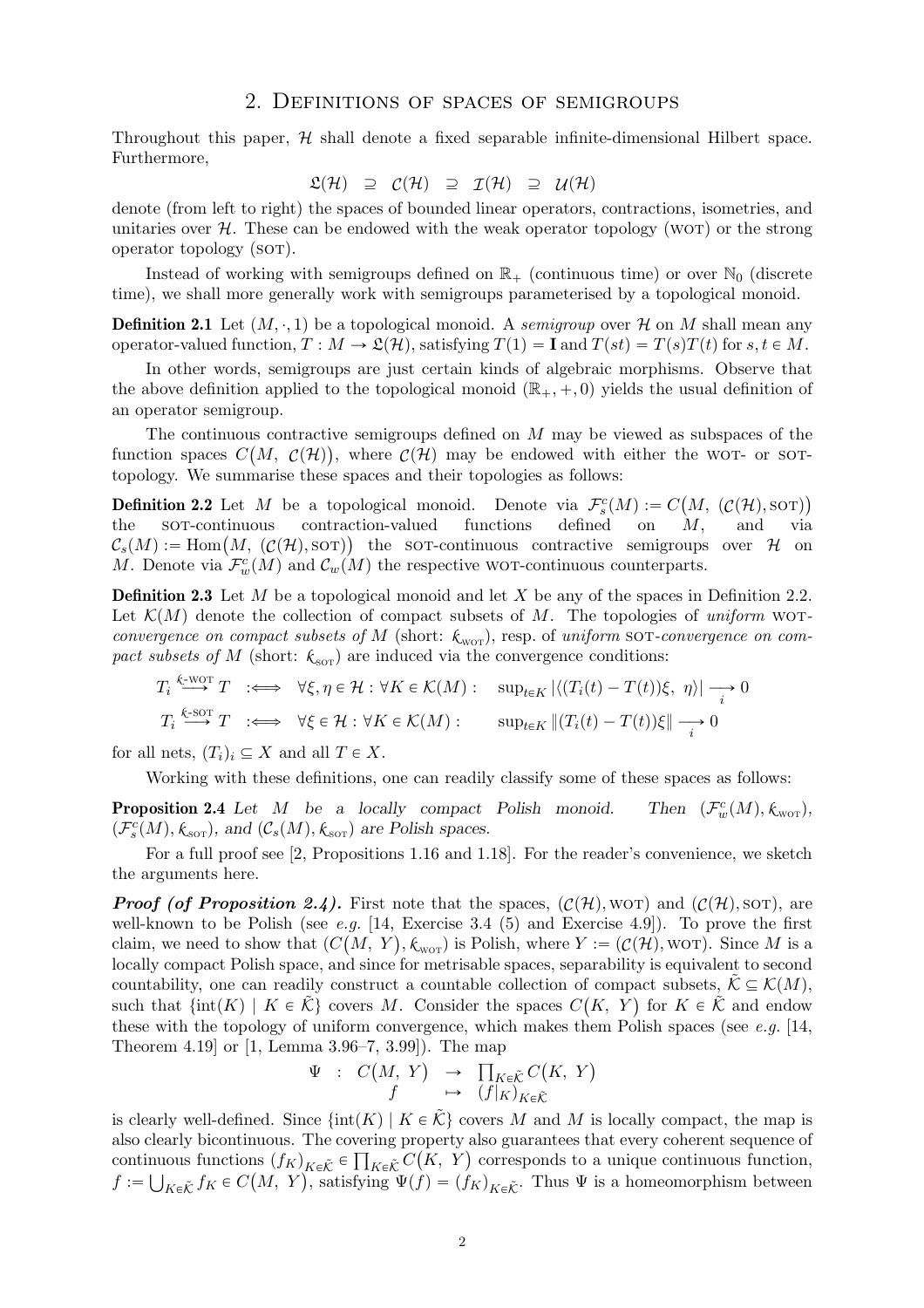$C(M, Y)$  and the subspace of coherent sequences of continuous functions. Since the product of Polish spaces is Polish (see [\[1,](#page-12-15) Corollary 3.39]) and the subspace of coherent sequences is clearly closed under the product topology, it follows that  $(C(M, Y), k_{\text{wor}})$  is Polish.

The second claim is obtained in the same manner, by replacing Y by  $(C(\mathcal{H}), SOT)$  and  $k_{\text{wor}}$ by  $k_{\text{sort}}$  above. Finally, it is easy to verify that  $\mathcal{C}_s(M)$  is a closed subspace within  $(\mathcal{F}_s^c(M), k_{\text{sort}})$ , and thus that  $(\mathcal{C}_s(M), k_{\text{sort}})$  too is Polish.

The aim of this paper is to show that  $(C_s(M), \mathcal{K}_{\text{wor}})$  is completely metrisable for some topological monoids M, in particular for  $M = (\mathbb{R}_+, +, 0)$ . We can achieve this for a broad class of monoids, by appealing to the following condition:

<span id="page-2-1"></span>**Definition 2.5** Call a topological monoid,  $M$ , 'good', if the contractive wor-continuous semigroups over H on M are automatically sor-continuous, *i.e.* if  $\mathcal{C}_w(M) = \mathcal{C}_s(M)$  holds.

All discrete monoids (including non-commutative ones) are trivially 'good'. By a classical result,  $(\mathbb{R}_+, +, 0)$  is 'good' (cf. [\[8,](#page-12-16) Theorem 5.8] as well as [\[12,](#page-12-17) Theorem 9.3.1 and Theorem 10.2.1–3]). Furthermore, it is easy to see that 'good' monoids are closed under products:

**Proposition 2.6** Let  $d \in \mathbb{N}$  and  $M_1, M_2, \ldots, M_d$  be 'good' topological Polish monoids. Then  $\prod_{i=1}^d M_i$  is 'good'.

**Proof.** Let  $T: \prod_{i=1}^d M_i \to C(\mathcal{H})$  be a WOT-continuous contractive semigroup. We need to show that T is sor-continuous. For each  $k \in \{1, 2, ..., d\}$  let  $\pi_k : \prod_{i=1}^d M_i \to M_k$  denote the canonical projection, which is a (continuous) monoid homomorphism, and let  $r_k : M_k \to \prod_{i=1}^d M_i$  denote the canonical (continuous) monoid homomorphism defined by  $r_k(t) = (1, 1, \ldots, t, \ldots, 1)$  (the d-tuple with t in the k-th position and identity elements elsewhere) for all  $t \in M_k$ . For each  $k \in \{1, 2, \ldots, d\}$  observe further that  $T_k : M_k \to C(\mathcal{H})$  define by  $T_k := T \circ r_k$  is a wor-continuous homomorphism. That is, each  $T_k$  is a WOT-continuous contractive semigroup over  $\mathcal H$  on  $M_k$ . Since each  $M_k$  is 'good', these are sor-continuous. Observe now, that

$$
T(t) = T(\prod_{i=1}^{d} r_k(\pi_k(t)))
$$
  
= 
$$
T(r_1(\pi_1(t))) \cdot T(r_2(\pi_2(t))) \cdot \ldots \cdot T(r_d(\pi_d(t)))
$$
  
= 
$$
T_1(\pi_1(t)) \cdot T_2(\pi_2(t)) \cdot \ldots \cdot T_d(\pi_d(t))
$$

holds for all  $t \in \prod_{i=1}^d M_i$ . Since the algebraic projections are continuous and the  $T_k$  are sotcontinuous and contractive, and since multiplication of contractions is sot-continuous, it follows that  $T$  is sor-continuous.

Thus we immediately obtain the following examples of 'good' monoids:

<span id="page-2-0"></span>**Corollary 2.7** For each  $d \in \mathbb{N}$  the monoid  $\mathbb{R}^d_+$ , viewed under pointwise addition, is 'good'.

If one more generally considers monoids which are closed subspaces of locally compact Hausdorff topological groups, a sufficient topological condition exists, which guarantees that a monoid is 'good' (see Definition [A.2](#page-9-0) and Theorem [A.8\)](#page-10-0). By Examples [A.3–](#page-9-1)[A.6](#page-9-2) and Proposition [A.7,](#page-10-1) the class of monoids satisfying this condition is closed under finite products and includes all discrete monoids, the non-negative reals under addition  $(\mathbb{R}_+, +, 0)$ , the p-adic integers under addition  $(\mathbb{Z}_p, +, 0)$  for all  $p \in \mathbb{P}$ , and even non-discrete non-commutative monoids including naturally definable monoids contained within the Heisenberg group of order  $2d - 3$ for each  $d \geqslant 2$ .

# 3. THE  $k_{\text{wor}}$ -CLOSURE OF THE SPACE OF CONTRACTIVE SEMIGROUPS

The simplest approach to demonstrate the complete metrisability of  $(C_s(M), \mathcal{K}_{\text{wor}})$  would be to show that this be a closed subspace within the function space  $(\mathcal{F}^c_w(M), k_{\text{wor}})$ , which we already know to be Polish (see Proposition [2.4\)](#page-1-1). In [\[4,](#page-12-0) Example §III.6.10] and [\[7,](#page-12-9) Example 2.1] a construction is provided, which demonstrates that this fails in particular in the case of oneparameter contractive  $C_0$ -semigroups. In this section we reveal that the deeper reason for this failure is that the closure of  $C_s(M)$  within  $(\mathcal{F}^c_w(M), k_{\text{wor}})$  is always convex, whereas for a broad class of topological monoids, M, the subset  $C_s(M)$  is not convex (see Corollary [3.13](#page-5-0) below).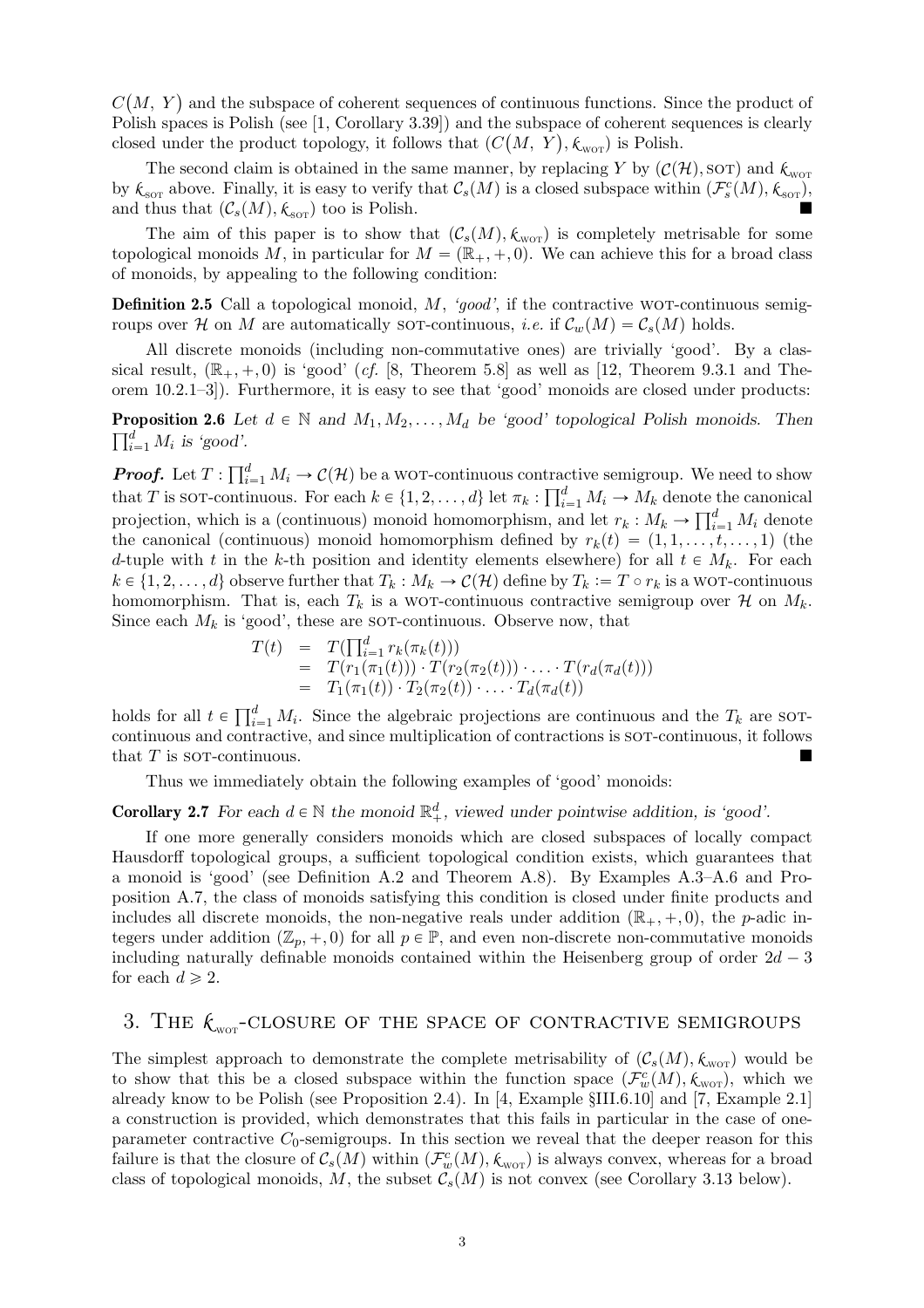Before we proceed, we require a few definitions. In the following  $M$  shall denote an arbitrary topological monoid. We continue to use  $H$  to denote a separable infinite-dimensional Hilbert space and  $\mathbf{I}_{\mathcal{H}}$  (or simply **I**) for the identity operator.

<span id="page-3-0"></span>**Definition 3.1** For  $n \in \mathbb{N}$  and  $u_1, u_2, \ldots, u_n \in \mathcal{L}(\mathcal{H})$  we shall call  $(u_1, u_2, \ldots, u_n)$  an *isometric* partition of the identity, just in case the following axioms hold:

- <span id="page-3-1"></span>(P1)  $u_j^* u_i = \delta_{ij} \cdot \mathbf{I}$  for all  $i, j \in \{1, 2, ..., n\}.$
- (P2)  $\sum_{i=1}^{n} u_i u_i^* = I$ .

Note that by axiom ([P1\)](#page-3-0) the operators in an isometric partition are necessarily isometries.

<span id="page-3-2"></span>**Remark 3.2** Let  $n \in \mathbb{N}$ . If  $(u_1, u_2, \ldots, u_n)$  is an isometric partition of **I**, then, letting  $\mathcal{H}_i := \text{ran}(u_i)$  for  $i \in \{1, 2, \ldots, n\}$ , it is easy to see that ([P1\)](#page-3-0) and ([P2\)](#page-3-1), together with the fact that each  $u_i$  is necessarily an isometry, imply that the  $\mathcal{H}_i$  are mutually orthogonal closed subspaces of H and that  $\mathcal{H} = \bigoplus_{i=1}^n \mathcal{H}_i$ . Conversely, if H can be decomposed as  $\bigoplus_{i=1}^n \mathcal{H}_i$  where each  $\mathcal{H}_i \subseteq \mathcal{H}$  is a closed subspace with  $\dim(\mathcal{H}_i) = \dim(\mathcal{H})$  for each i, then letting  $u_i \in \mathcal{L}(\mathcal{H})$  be any isometries with  $\text{ran}(u_i) = \mathcal{H}_i$  for each  $i \in \{1, 2, ..., n\}$ , one can readily see that ([P1\)](#page-3-0) and ([P2\)](#page-3-1) are satisfied. Thus, isometric partitions of I can be constructed from orthogonal decompositions into infinite-dimensional closed subspaces of  $H$  and vice versa.

Of course, these observations only apply for infinite-dimensional Hilbert spaces.

**Definition 3.3** Let  $n \in \mathbb{N}$ ,  $(u_1, u_2, \ldots, u_n)$  be an isometric partition of **I**, and  $T_1, T_2, \ldots, T_n \in$  $\mathcal{F}^c_w(M)$ . Denote via  $(\bigoplus_{i=1}^n T_i)_{\overline{u}}$  the operator-valued function  $T : M \to \mathfrak{L}(\mathcal{H})$  given by

$$
T(\cdot) = \sum_{i=1}^n u_i T_i(\cdot) u_i^*.
$$

**Definition 3.4** Let  $A \subseteq \mathcal{F}^c_w(M)$ . Say that A is closed under finite joins just in case for all  $n \in \mathbb{N}$ , all isometric partitions  $\overline{u} := (u_1, u_2, \dots, u_n)$  of **I**, and all  $T_1, T_2, \dots, T_n \in A$ , it holds that  $(\bigoplus_{i=1}^n T_i)_{\overline{u}} \in A.$ 

The property of being closed under finite joins is a key ingredient in proving the convexity of the closure of subsets (see Lemma [3.7](#page-4-0) below). We first provide some basic observations about which subsets are closed under finite joins.

<span id="page-3-3"></span>**Proposition 3.5** Let  $A \in \{F_w^c(M), F_s^c(M), C_w(M), C_s(M)\}$ . Then A is closed under finite joins.

**Proof.** First consider the case  $A = \mathcal{F}^c_w(M)$ . Let  $n \in \mathbb{N}$ ,  $\overline{u} := (u_1, u_2, \dots, u_n)$  be an isometric partition of **I**, and  $T_1, T_2, \ldots, T_n \in A$ . We need to show that  $T := (\bigoplus_{i=1}^n T_i)_{\overline{u}}$  is in A. Applying the properties of the partition yields

$$
||T(t)\xi||^2 = \sum_{i,j=1}^n \langle u_i T_i(t) u_i^* \xi, u_j T_j(t) u_j^* \xi \rangle
$$
  
\n
$$
\stackrel{(P1)}{=} \sum_{i=1}^n \langle u_i T_i(t) u_i^* \xi, u_i T_i(t) u_i^* \xi \rangle
$$
  
\n
$$
\leqslant \sum_{i=1}^n ||u_i T_i(t)|| ||u_i^* \xi||
$$
  
\n
$$
\leqslant \sum_{i=1}^n ||u_i^* \xi||
$$
  
\nsince  $u_i$  is isometric and  $T_i(t)$  contractive for all  $i$   
\n
$$
= \langle \sum_{i=1}^n u_i u_i^* \xi, \xi \rangle
$$
  
\n
$$
\stackrel{(P2)}{=} \langle \mathbf{I} \xi, \xi \rangle = ||\xi||^2
$$

for all  $\xi \in \mathcal{H}$  and all  $t \in M$ . And since by construction,  $T(\cdot) = \sum_{i=1}^{n} u_i T_i(\cdot) u_i^*$ , it clearly holds that T is WOT-continuous. Thus T is a WOT-continuous contraction-valued function, *i.e.*  $T \in A$ . Hence A is closed under finite joins. The case of  $A = \mathcal{F}_s^c(M)$  is analogous.

Next we consider the case  $A = \mathcal{C}_w(M)$ . Let  $n \in \mathbb{N}, \overline{u} := (u_1, u_2, \dots, u_n)$  be an isometric partition of **I**, and  $T_1, T_2, \ldots, T_n \in A$ . We need to show that  $T := (\bigoplus_{i=1}^n T_i)_{\overline{u}}$  is in A. Since  $A \subseteq \mathcal{F}^c_w(M)$  and  $\mathcal{F}^c_w(M)$  is closed under finite joins, we already know that  $T \in \mathcal{F}^c_w(M)$ , *i.e.* that T is contraction-valued and WOT-continuous. To show that  $T \in A$ , it remains to show that T is a semigroup. Since each of the  $T_i$  are semigroups, applying the properties of the partition yields

$$
T(1) = \sum_{i=1}^{n} u_i T_i(1) u_i^* = \sum_{i=1}^{n} u_i \cdot \mathbf{I} \cdot u_i^* = \sum_{i=1}^{n} u_i u_i^* \stackrel{\text{(P2)}}{=} \mathbf{I}
$$

and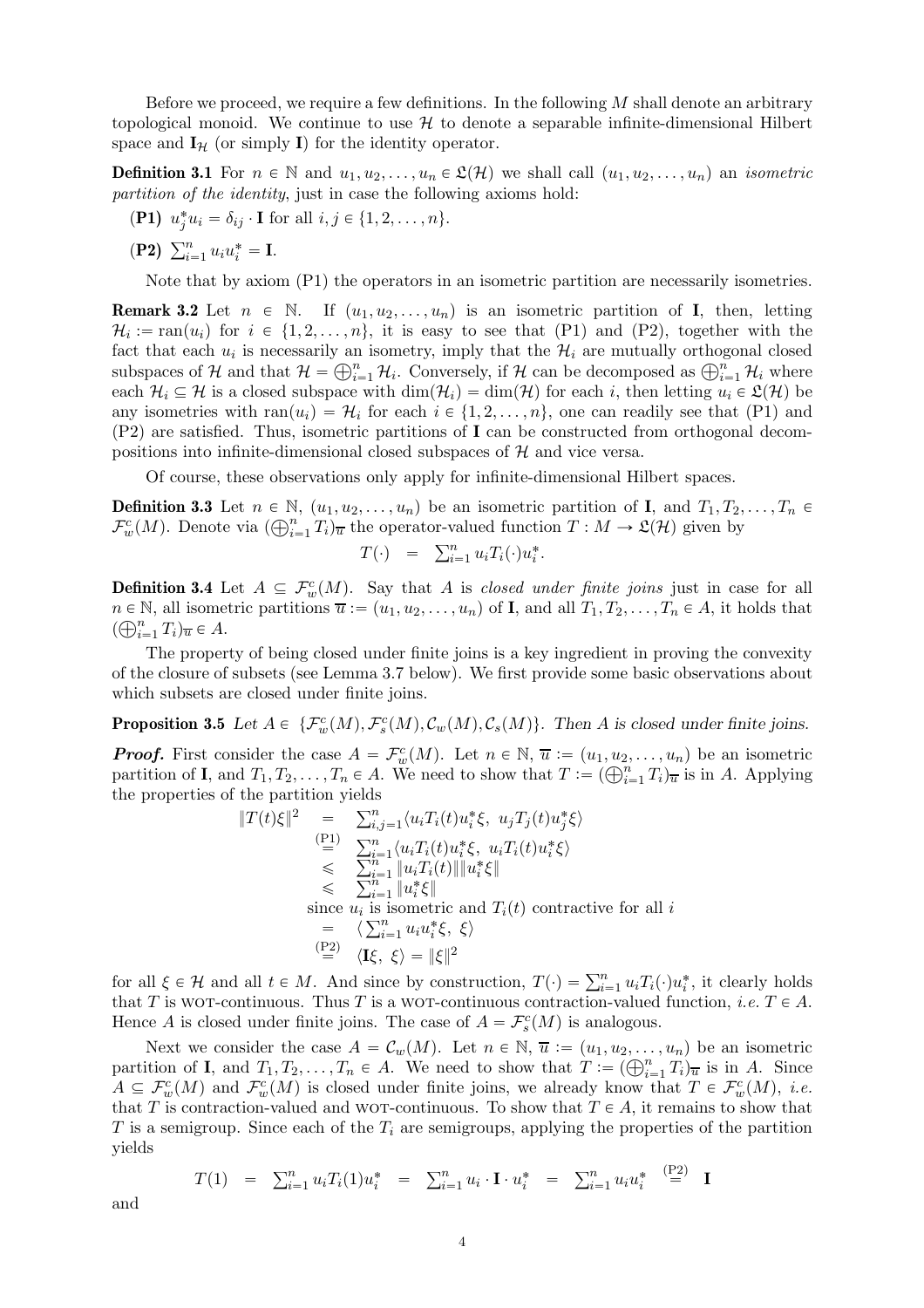$$
T(s)T(t) = \n\begin{array}{rcl}\n\sum_{i=1}^{n} u_i T_i(s) u_i^*)(\sum_{j=1}^{n} u_j T_j(t) u_j^* \\
= \n\sum_{i,j=1}^{n} u_i T_i(s) u_i^* \cdot u_j T_j(t) u_j^* \\
\stackrel{\text{(P1)}}{=} \n\sum_{i=1}^{n} u_i T_i(s) T_i(t) u_i^* \\
= \n\sum_{i=1}^{n} u_i T_i(st) u_i^* \\
= T(st)\n\end{array}
$$

<span id="page-4-1"></span>for all  $s, t \in M$ . Thus T is a wor-continuous contractive semigroup, *i.e.*  $T \in A$ . Hence A is closed under finite joins. The case of  $A = \mathcal{C}_s(M)$  is analogous.

**Proposition 3.6** Let  $A \subseteq \mathcal{F}^c_w(M)$  and let  $\overline{A}$  be the closure of A within  $(\mathcal{F}^c_w(M), \mathcal{K}_{wor})$ . If A is closed under finite joins, then so too is  $\overline{A}$ .

**Proof.** Let  $n \in \mathbb{N}$ ,  $\overline{u} := (u_1, u_2, \dots, u_n)$  be an isometric partition of **I**, and  $T_1, T_2, \dots, T_n \in$  $\overline{A}$ . We need to show that  $T := (\bigoplus_{j=1}^n T_j)_{\overline{u}}$  is in  $\overline{A}$ . To see this, we may simply fix a net  $((T_1^{(i)}$  $(T_1^{(i)}, T_2^{(i)}, \ldots, T_n^{(i)}))_i \subseteq \prod_{j=1}^n A$  such that  $T_j^{(i)}$ j *k* -wot  $\sum_{i=1}^{N} T_i$  for all  $j \in \{1, 2, ..., n\}$ . Since A is closed under finite joins, we have  $T^{(i)} := (\bigoplus_{j=1}^{n} T_j^{(i)}$  $(j^{(i)})_{\overline{u}} \in A$  for all *i*. We also clearly have

$$
A \ni T^{(i)} = \sum_{j=1}^n u_j T_j^{(i)}(\cdot) u_j^* \xrightarrow[i]{} \sum_{j=1}^n u_j T_j(\cdot) u_j^* = T(\cdot).
$$

<span id="page-4-0"></span>Hence  $T \in \overline{A}$ .

**Lemma 3.7** Let  $A \subseteq \mathcal{F}^c_w(M)$  be closed under finite joins. Then the closure,  $\overline{A}$ , of A within  $(\mathcal{F}^c_w(M), \mathcal{K}_{\text{word}})$  is convex.

**Proof.** Since  $H$  is a separable Hilbert space, it admits a countable orthonormal basis (ONB)  $B \subseteq \mathcal{H}$ , which we shall fix. It suffices to show for  $S, T \in \overline{A}$  and  $\alpha, \beta \in [0, 1]$  with  $\alpha + \beta = 1$ , that  $R := \alpha S + \beta T \in \overline{A}$ . To do this, we need to show that R can be approximated within the  $k_{\text{wor}}$ -topology by elements in  $\overline{A}$ . In order to achieve this, it suffices to fix arbitrary  $K \in \mathcal{K}(M)$ ,  $F \subseteq B$  finite, and  $\varepsilon > 0$ , and show that some  $\tilde{R} \in \overline{A}$  exists satisfying

<span id="page-4-3"></span>
$$
\sup_{t \in K} |\langle (R(t) - \tilde{R}(t))e, e' \rangle| < \varepsilon, \quad \text{for all } e, e' \in F. \tag{3.1}
$$

To construct  $\tilde{R}$ , we first construct an isometric partition,  $(w_0, w_1)$ , of **I**, such that  $w_0$  fixes the vectors in  $F$ . This can be achieved as follows: Since the ONB  $B$  is infinite, a partition  $\{B_0, B_1\}$  of B exists satisfying  $F \subseteq B_0$  and  $|B_0| = |B_1| = |B| = \dim(\mathcal{H})$ . There thus exist bijections  $f_0 : B \to B_0$  and  $f_1 : B \to B_1$  and since  $B_0 \supseteq F$ , we may assume without loss of generality that  $f_0|_F = id_F$ . Using these bijections we obtain (unique) isometries  $w_0, w_1 \in \mathfrak{L}(\mathcal{H})$ satisfying  $w_0e = f_0(e)$  and  $w_1e = f_1(e)$  for all  $e \in B$ . In particular,  $ran(w_0) = \overline{lin}(B_0)$  and  $ran(w_1) = \overline{lin}(B_1)$ . Now since  $\{B_0, B_1\}$  partitions B, we have  $\mathcal{H} = \overline{lin}(B) = \overline{lin}(B_0) \oplus \overline{lin}(B_1)$ . As per Remark [3.2](#page-3-2) it follows that  $(w_0, w_1)$  satisfies the axioms of an isometric partition of I.

Now set

<span id="page-4-2"></span>
$$
u_0 \ := \ \sqrt{\alpha} w_0 + \sqrt{\beta} w_1 \quad \text{and} \quad u_1 \ := \ \sqrt{\beta} w_0 - \sqrt{\alpha} w_1.
$$

One can easily derive from the fact that  $(w_0, w_1)$  is an isometric partition of **I**, that  $\overline{u} := (u_0, u_1)$ also satisfies the axioms of an isometric partition of I. Moreover, since  $w_0$  was chosen to fix the vectors in F, applying the properties of the partition  $(w_0, w_1)$  yields

$$
u_0^*e = u_0^*w_0e = \sqrt{\alpha}w_0^*w_0e + \sqrt{\beta}w_1^*w_0e \stackrel{\text{(P1)}}{=} \sqrt{\alpha}Ie + \sqrt{\beta}0e = \sqrt{\alpha}e
$$
  
\n
$$
u_1^*e = u_1^*w_0e = \sqrt{\beta}w_0^*w_0e - \sqrt{\alpha}w_1^*w_0e \stackrel{\text{(P1)}}{=} \sqrt{\beta}Ie - \sqrt{\alpha}0e = \sqrt{\beta}e
$$
  
\n
$$
e \in F.
$$
\n(3.2)

for all

Finally set  $\tilde{R} := (S \bigoplus T)_{\overline{u}}$ . Since A is closed under finite joins, by Proposition [3.6](#page-4-1)  $\overline{A}$  is also closed under finite joins, and hence the constructed operator-valued function,  $\tilde{R}$ , lies in  $\overline{A}$ . For all  $e, e' \in F$  we obtain

$$
\langle (\tilde{R}(t) - R(t))e, e' \rangle = \langle u_0 S(t)u_0^*e, e' \rangle + \langle u_1 T(t)u_1^*e, e' \rangle - \langle R(t)e, e' \rangle
$$
  
\n
$$
= \langle S(t)u_0^*e, u_0^*e' \rangle + \langle T(t)u_1^*e, u_1^*e' \rangle - \langle (\alpha S(t) + \beta T(t))e, e' \rangle
$$
  
\n
$$
\stackrel{(3.2)}{=} \langle S(t)\sqrt{\alpha}e, \sqrt{\alpha}e' \rangle + \langle T(t)\sqrt{\beta}e, \sqrt{\beta}e' \rangle - \langle (\alpha S(t) + \beta T(t))e, e' \rangle
$$
  
\n
$$
= 0
$$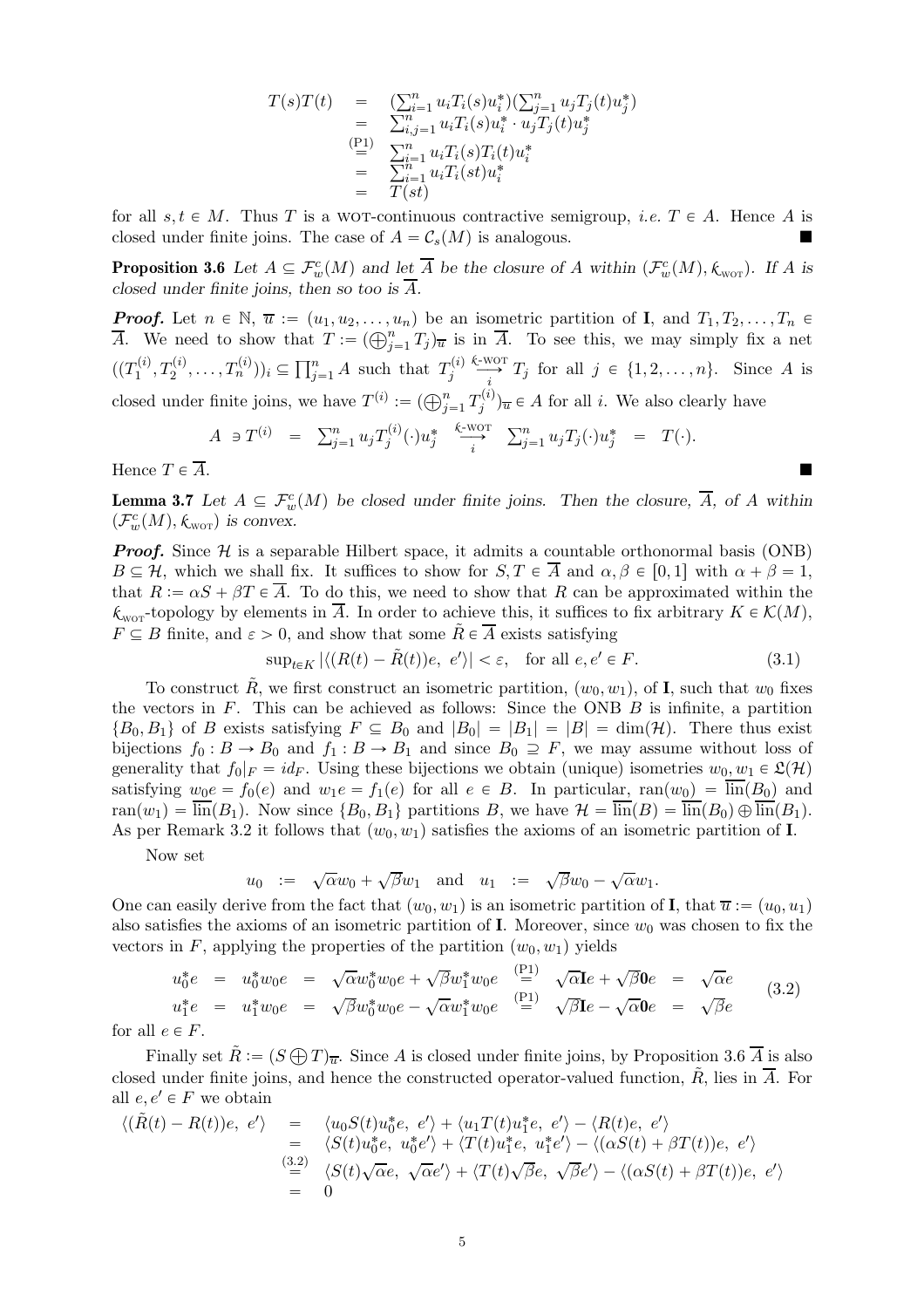for all  $t \in M$ . In particular we have found an  $\tilde{R} \in \overline{A}$  which clearly satisfies [\(3.1\)](#page-4-3).

This establishes that the convex hull of  $\overline{A}$  is contained in  $\overline{A}$ . Thus  $\overline{A}$  is convex.

By Proposition [3.5](#page-3-3) and Lemma [3.7](#page-4-0) we thus immediately obtain the general result:

<span id="page-5-1"></span>**Corollary 3.8** For all topological monoids, M, the closure of  $C_s(M)$  within  $(\mathcal{F}_w^c(M), k_{\text{wor}})$  is convex.

We now provide a large class of topological monoids, M, for which  $\mathcal{C}_s(M)$  is not convex.

**Definition 3.9** Denote by  $I(\cdot)$  the trivial sor-continuous semigroup over H on M, which is everywhere equal to the identity operator. Say that M has non-trivial unitary semigroups over H, just in case there exists a unitary sor-continuous semigroup, U, over H on M with  $U \neq I(.)$ .

**Definition 3.10** Let  $(G, \cdot, -1, 1)$  be a topological group. Say that  $M \subseteq G$  is a topological submonoid, just in case  $M$  is endowed with the subspace topology, contains the neutral element 1, and is closed under  $\cdot$ .

<span id="page-5-2"></span>In particular, if G is a topological group and  $M \subseteq G$  is a topological submonoid, then M is itself a topological monoid.

**Proposition 3.11** Let G be a locally compact Polish group and suppose that  $M \subseteq G$  is a topological submonoid with  $M \neq \{1\}$ . Then M has non-trivial unitary semigroups over  $\mathcal{H}$ .

**Proof.** Let  $t_0 \in M \setminus \{1\}$ . By the Gelfand-Raikov theorem (see e.g. [\[13,](#page-12-18) Theorem 6]), there exists a Hilbert space  $\mathcal{H}_0$  and an irreducible sor-continuous unitary representation,  $U_0: G \to \mathcal{U}(\mathcal{H}_0)$ , satisfying  $U_0(t_0) \neq \mathbf{I}_{\mathcal{H}_0}$ . By irreducibility and since G is separable, it necessarily holds that  $\dim(\mathcal{H}_0) \leq \aleph_0 = \dim(\mathcal{H})$ . If  $\dim(\mathcal{H}_0) = \dim(\mathcal{H})$ , then we may assume without loss of generality that  $\mathcal{H}_0 = \mathcal{H}$ , and thus that  $U_0$  is a representation of G over  $\mathcal{H}$ . If  $\dim(\mathcal{H}_0)$  is finite, we may assume that  $\mathcal{H}_0 \subset \mathcal{H}$  and view the orthogonal complement  $\mathcal{H}_1 := \mathcal{H}_0^{\perp}$  within  $\mathcal{H}$ . Replacing  $U_0$  by  $t \in G \mapsto U_0(t) \oplus \mathbf{I}_{\mathcal{H}_1}$  yields an sor-continuous unitary representation of G over H which satisfies  $U_0(t_0) \neq I_H$ . In both cases, restricting  $U_0$  to M yields a non-trivial sor-continuous unitary semigroup over  $\mathcal H$  on M. Hence M has non-trivial unitary semigroups over  $\mathcal H$ .

<span id="page-5-3"></span>**Lemma 3.12** Suppose that M has non-trivial unitary semigroups over  $H$ . Then  $C_s(M)$  is not a convex subset of  $\mathcal{F}^c_w(M)$ .

**Proof.** Let  $S := I(\cdot)$  be the trivial sor-continuous unitary semigroup over H on M. And by non-triviality we may fix some sor-continuous unitary semigroup  $T \in C_s(M)\setminus\{I(\cdot)\}\$ . In particular,  $T(t_0) \neq I$  for some  $t_0 \in M$ , which we shall fix. Choose any  $\alpha, \beta \in (0, 1)$  with  $\alpha + \beta = 1$ . It suffices to show that  $R := \alpha S + \beta T \notin C_s(M)$ . Suppose per contra that  $R \in C_s(M)$ . Then by the semigroup law we have

$$
0 = R(st) - R(s)R(t)
$$
  
\n
$$
= (\alpha S(st) + \beta T(st)) - (\alpha S(s) + \beta T(s))(\alpha S(t) + \beta T(t))
$$
  
\n
$$
= (\alpha S(s)S(t) + \beta T(s)T(t)) - (\alpha S(s) + \beta T(s))(\alpha S(t) + \beta T(t))
$$
  
\n
$$
= \alpha(1 - \alpha) S(s)S(t) + \beta(1 - \beta) T(s)T(t) - \alpha \beta S(s)T(t) - \beta \alpha T(s)S(t)
$$
  
\n
$$
= \alpha \beta S(s)S(t) + \beta \alpha T(s)T(t) - \alpha \beta S(s)T(t) - \beta \alpha T(s)S(t)
$$
  
\n
$$
= \alpha \beta (S(s) - T(s))(S(t) - T(t)).
$$

for all  $s, t \in M$ . Since  $\alpha, \beta \neq 0$  setting  $s := t := t_0$  in the above yields

$$
(\mathbf{I}-u)^2 = \mathbf{0},
$$

where  $u := T(t_0) \in \mathcal{U}(\mathcal{H})$ . Since u is unitary, a basic application of the spectral mapping theorem yields that the spectrum of u is  $\{1\}$ . By the Gelfand theorem (see [\[19,](#page-12-19) Theorem 2.1.10]), it follows that  $T(t_0) = u = I$ , which is a contradiction.

Applying Corollary [3.8,](#page-5-1) Proposition [3.11,](#page-5-2) and Lemma [3.12](#page-5-3) yields:

<span id="page-5-0"></span>**Corollary 3.13** Let G be a locally compact Polish group and suppose that  $M \subseteq G$  is a topological submonoid with  $M \neq \{1\}$ . Then the closure of  $C_s(M)$  within  $(\mathcal{F}_w^c(M), k_{\text{wor}})$  is convex, whilst  $\mathcal{C}_s(M)$  itself is not convex. In particular,  $\mathcal{C}_s(M)$  is not a closed subspace within  $(\mathcal{F}^c_w(M), k_{\text{wor}})$ .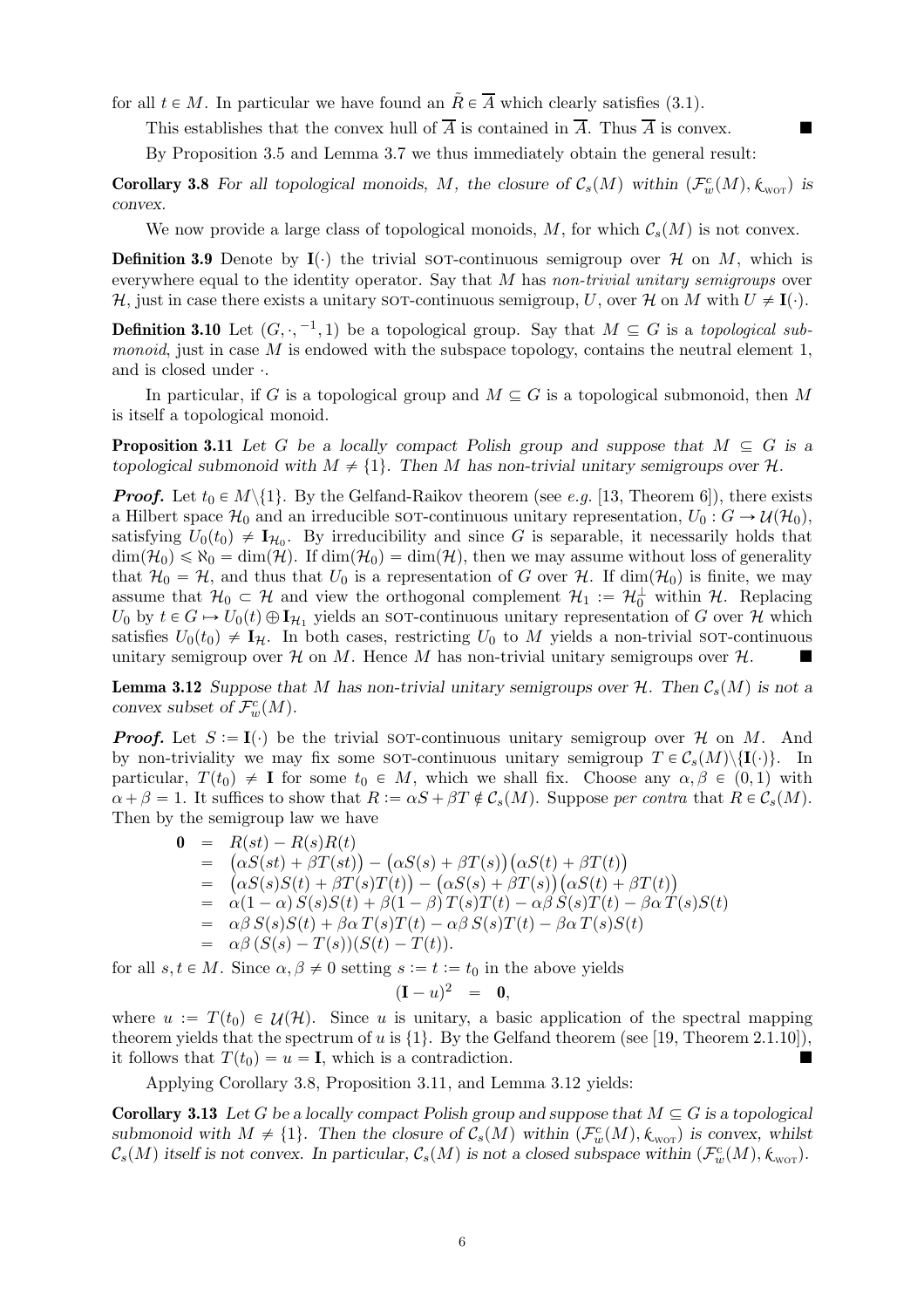Considering  $G = (\mathbb{R}^d, +, \mathbf{0})$  with  $d \geq 1$  and  $M := \mathbb{R}^d_+ \subseteq G$ , the conditions of Corollary [3.13](#page-5-0) are satisfied. In particular, the subspace of one-/multiparameter  $C_0$ -semigroups is not closed within the larger space of WOT-continuous contraction-valued functions.

#### 4. Complete metrisability results

As indicated in the introduction, we shall demonstrate the complete metrisability of  $C_s(M)$ by directly classifying its Borel complexity within the larger Polish space,  $(\mathcal{F}_w^c(M), k_{\text{wor}})$ . By the previous section we know that in a very general setting,  $C_s(M)$  is not closed within  $(\mathcal{F}^c_w(M), \mathcal{K}_{\text{wor}})$ . Hence we require weaker conditions, which determine when subspaces are completely metrisable. For this we rely on the following classical result from descriptive set theory (see  $[14,$  Theorem 3.11] for a proof):

**Lemma (Alexandroff's lemma).** Let X be a completely metrisable space. Then  $A \subseteq X$  viewed with the relative topology is completely metrisable if and only if it is a  $G_{\delta}$ -subset of X.

We now present the main result.

<span id="page-6-0"></span>**Theorem 4.2** Let  $H$  denote a separable infinite-dimensional Hilbert space and M be a locally compact Polish monoid. If M is 'good', then the space  $\mathcal{C}_s(M)$  of contractive  $C_0$ semigroups over  $H$  on M is Polish under the  $k_{\text{wor}}$ -topology.

**Proof.** Since  $\{1\}$  is a compact subset of M, it is easy to see that  $X := \{T \in \mathcal{F}^c_w(M) \mid T(1) = \mathbf{I}\}\$ 

is a closed subset in  $(\mathcal{F}_w^c(M), k_{\text{wor}})$  and thus  $(X, k_{\text{wor}})$  is Polish (*cf.* Proposition [2.4\)](#page-1-1). By Alexandroff's lemma it thus suffices to prove that  $\mathcal{C}_s(M)$  is a  $G_\delta$ -subset of X.

To proceed, observe that since M is a locally compact Polish space, it is  $\sigma$ -compact, *i.e.* there exists a countable collection of compact subsets,  $\tilde{\mathcal{K}} \subseteq \mathcal{K}(M)$ , such that  $\bigcup_{K \in \tilde{\mathcal{K}}} K = M$ . W. l. o. g. one may assume that  $\tilde{\mathcal{K}}$  is closed under finite unions. Since  $\mathcal{H}$  is a separable Hilbert space, it admits a countable ONB  $B \subseteq \mathcal{H}$ . For each finite  $F \subseteq B$  define

<span id="page-6-1"></span>
$$
\pi_F := \mathrm{Proj}_{\mathrm{lin}(F)} \in \mathfrak{L}(\mathcal{H}),
$$

*i.e.*, the projection onto the closed subspace generated by  $F$ . Using these, we construct

$$
d_{K,F,e,e'}(T) := \sup_{s,t \in K} |\langle (T(s)\pi_F T(t) - T(st))e, e' \rangle|
$$

for each  $K \in \mathcal{K}(M)$ ,  $F \subseteq B$  finite,  $e, e' \in \mathcal{H}$ , and  $T \in X$ , and

$$
V_{\varepsilon;K,F}(\tilde{T}) := \bigcap_{e,e'\in F} \{T \in X \mid \sup_{t \in K} |\langle (T(t) - \tilde{T}(t))e, e' \rangle| < \varepsilon \},\
$$
\n
$$
W_{\varepsilon;K,F,e,e'} := \{T \in X \mid d_{K,F,e,e'}(T) < \varepsilon \} \tag{4.1}
$$

for each  $\varepsilon > 0$ ,  $K \in \mathcal{K}(M)$ ,  $F \subseteq B$  finite,  $e, e' \in \mathcal{H}$ , and  $\tilde{T} \in X$ . We can now present our strategy for the rest of the proof: To show that  $\mathcal{C}_s(M)$  is a  $G_\delta$ -subset of X, it suffices to show (I) that the  $W$ -sets defined in  $(4.1)$  are open and  $(II)$  that

$$
\mathcal{C}_{s}(M) \subseteq \bigcap_{\substack{\varepsilon \in \mathbb{Q}^{+}, K \in \tilde{\mathcal{K}}, F \subseteq B \text{ finite} \\ e, e' \in B, \\ F_{0} \subseteq B \text{ finite}}} \bigcup_{\substack{W_{\varepsilon}; K, F, e, e' \subseteq C_{w}(M). \\ s.t. F \supseteq F_{0}}} W_{\varepsilon; K, F, e, e'} \subseteq \mathcal{C}_{w}(M).
$$
\n(4.2)

If these two statements hold, then by assumption of M being 'good',  $(I) + (II)$  will yield that  $\mathcal{C}_s(M) = \mathcal{C}_w(M)$  are equal to a  $G_\delta$ -subset of X, which will complete the proof.

Towards (I), fix arbitrary  $\varepsilon > 0$ ,  $K \in \mathcal{K}(M)$ ,  $F \subseteq B$  finite, and  $e, e' \in B$ , and consider an arbitrary element,  $\tilde{T} \in W_{\varepsilon,K,F,e,e'}$ . We need to show that  $\tilde{T}$  is in the interior of  $W_{\varepsilon,K,F,e,e'}$ . By continuity of multiplication in the topological monoid, M, the set  $K \cdot K = \{st \mid s, t \in K\}$  is compact. Setting  $K' := K \cup (K \cdot K)$  and  $F' := F \cup \{e, e'\}$ , it suffices to show that

<span id="page-6-3"></span><span id="page-6-2"></span>
$$
V_{\varepsilon';K',F'}(\tilde{T}) \subseteq W_{\varepsilon;K,F,e,e'} \tag{4.3}
$$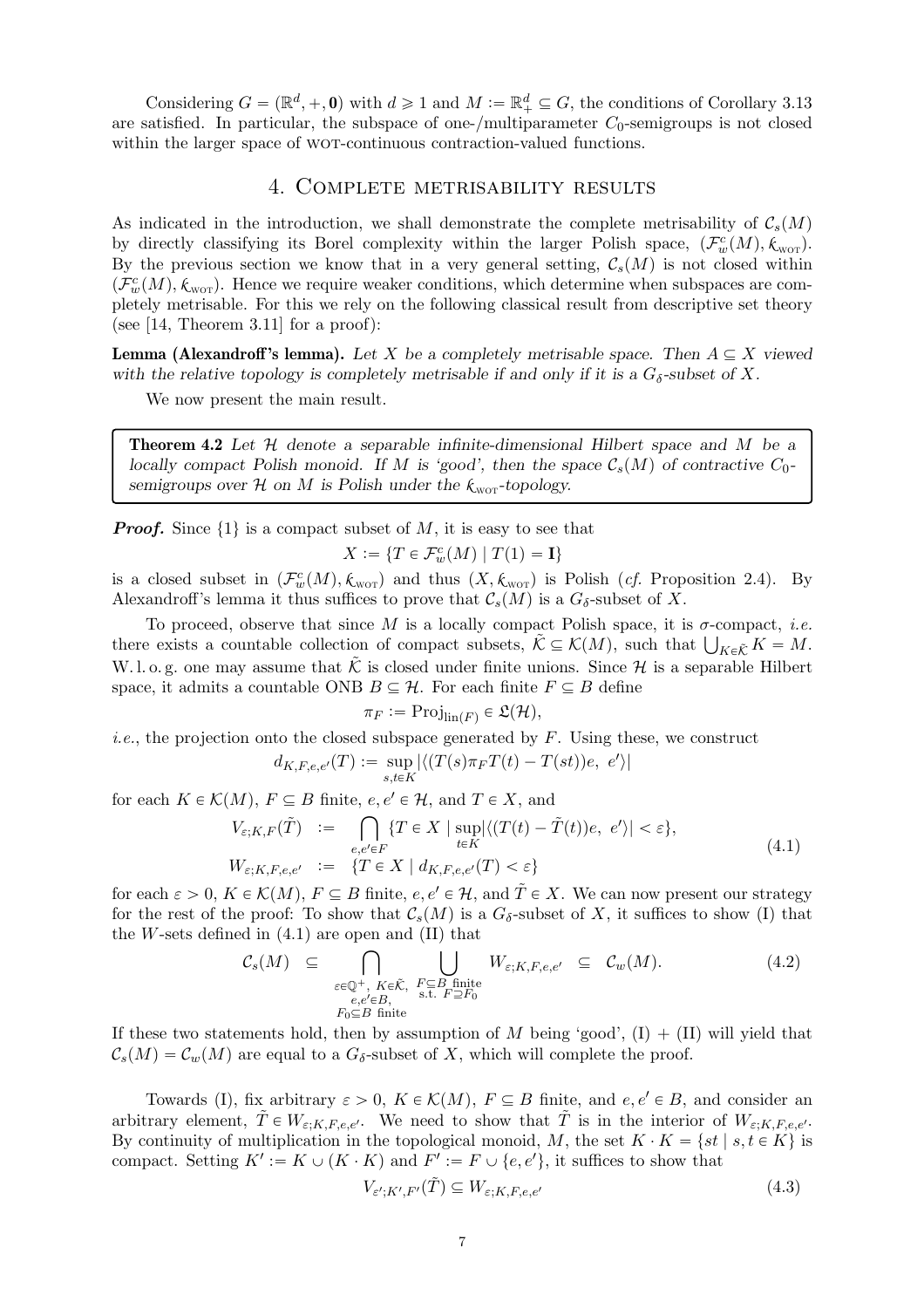holds for some  $\varepsilon' > 0$ , since clearly  $\tilde{T}$  is an element of the left hand side and by definition of the  $k_{\text{wor}}$ -topology, the *V*-sets are clearly open.

We determine  $\varepsilon'$  as follows. First note that by virtue of  $\tilde{T}$  being in  $W_{\varepsilon;K,F,e,e'}$ 

$$
r := \varepsilon - d_{K,F,e,e'}(\tilde{T}) > 0 \tag{4.4}
$$

holds. Since the unit disc,  $\mathcal{D}_1 = \{z \in \mathbb{C} \mid |z| \leq 1\}$ , is compact, the map  $(a, b) \in \mathcal{D}_1^2 \mapsto ab \in \mathbb{C}$  is uniformly continuous, and hence some  $\varepsilon' > 0$  exists, such that

<span id="page-7-1"></span><span id="page-7-0"></span>
$$
|a'b' - ab| < \frac{r}{4|F|+1} \tag{4.5}
$$

for all  $a, b, a', b' \in \mathcal{D}_1$  with  $|a - a'| < \varepsilon'$  and  $|b - b'| < \varepsilon'$ . We may also assume without loss of generality that  $\varepsilon' < \frac{r}{4}$  $\frac{r}{4}$ . With this  $\varepsilon'$ -value, the left hand side of [\(4.3\)](#page-6-2) is now determined. It remains to show that the inclusion holds.

Since the elements in  $X$  are all contraction-valued functions and the ONB,  $B$ , consists of unit vectors, it holds that  $\langle T(t)\xi, \eta \rangle \in \mathcal{D}_1$  for all  $T \in X, t \in M$ , and  $\xi, \eta \in B$ . Now consider an arbitrary T in the left hand side of [\(4.3\)](#page-6-2). Let  $s, t \in K$  be arbitrary. Then  $s, t, st \in K'$ , so that by the choice of  $F'$  and by virtue of T being inside  $V_{\varepsilon';K',F'}(\tilde{T})$ , we have

$$
\begin{array}{rcl}\n\left| \langle T(s)e'',\ e'\rangle - \langle \tilde{T}(s)e'',\ e'\rangle \right| < < \epsilon', \\
\left| \langle T(t)e,\ e''\rangle - \langle \tilde{T}(t)e,\ e''\rangle \right| < < \epsilon', \\
\left| \langle T(st)e,\ e'\rangle - \langle \tilde{T}(st)e,\ e'\rangle \right| < < \epsilon'\n\end{array}
$$

for all  $e'' \in F$ . Since F is an orthonormal collection, the choice of  $\varepsilon'$  and [\(4.5\)](#page-7-0) yield

$$
\begin{array}{rcl}\n\left| \langle (T(s)\pi_F T(t) - T(st))e, e' \rangle \right| & \leqslant & \sum_{e'' \in F} |\langle T(s)e'', e' \rangle \langle T(t)e, e'' \rangle - \langle \tilde{T}(s)e'', e' \rangle \langle \tilde{T}(t)e, e'' \rangle \right| \\
& \quad + \left| \langle T(st)e, e' \rangle - \langle \tilde{T}(st)e, e' \rangle \right| \\
& \quad + \left| \langle T(st)e, e' \rangle - \langle \tilde{T}(st)e, e' \rangle \right| \\
& \leqslant & \sum_{e'' \in F} \frac{r}{4|F|+1} + \varepsilon' < \frac{r|F|}{4|F|+1} + \frac{r}{4} < \frac{r}{2}\n\end{array}
$$

for all  $s, t \in K$ . Thus

$$
d_{K,F,e,e'}(T) = \sup_{s,t \in K} |\langle (T(s)\pi_F T(t) - T(st))e, e' \rangle|
$$
  
\n
$$
\leq \sup_{s,t \in K} |\langle (\tilde{T}(s)\pi_F \tilde{T}(t) - \tilde{T}(st))e, e' \rangle| + \frac{r}{2}
$$
  
\n
$$
= d_{K,F,e,e'}(\tilde{T}) + \frac{r}{2}
$$
  
\n
$$
\stackrel{(4.4)}{=} \varepsilon - r + \frac{r}{2} < \varepsilon,
$$

whence  $T \in W_{\varepsilon,K,F,e,e'}$ . Hence the inclusion in [\(4.3\)](#page-6-2) holds, as desired.

To prove (II), consider the first inclusion of [\(4.2\)](#page-6-3). Let  $T \in \mathcal{C}_s(M)$  be arbitrary. To show that T is in the  $G_{\delta}$ -set in the middle of [\(4.2\)](#page-6-3), consider arbitrary fixed  $\varepsilon > 0$ ,  $K \in \mathcal{K}(M)$ ,  $F_0 \subseteq B$ finite, and  $e, e' \in B$ . Our goal is to find some finite  $F \subseteq B$  with  $F \supseteq F_0$ , such that  $T \in W_{\varepsilon;K,F,e,e'}$ .

To this end, we rely on the fact that  $T$  is a contractive semigroup and observe that for all finite  $F \subseteq B$  the functions

$$
\tilde{f}_F : K \to \mathbb{R}_+
$$
\n
$$
t \to \|(\mathbf{I} - \pi_F)T(t)e\|,
$$
\n
$$
f_F : K \times K \to \mathbb{R}_+
$$
\n
$$
(s, t) \to |\langle (T(s)\pi_F T(t) - T(st))e, e'\rangle|
$$

satisfy

$$
f_F(s,t) = |\langle (T(s)\pi_F T(t) - T(s)T(t))e, e'\rangle|
$$
  
= |\langle (I - \pi\_F)T(t)e, T(s)^\*e'\rangle|  $\leq$   $||T(s)^*e'||\tilde{f}_F(t) \leq \tilde{f}_F(t)$ 

for all  $s, t \in K$ . Furthermore, the sot-continuity of T guarantees that  $\tilde{f}_F$  is continuous. Now consider the net  $(\tilde{f}_F)_F$ , where the indices run over all finite  $F \subseteq B$ , ordered by inclusion.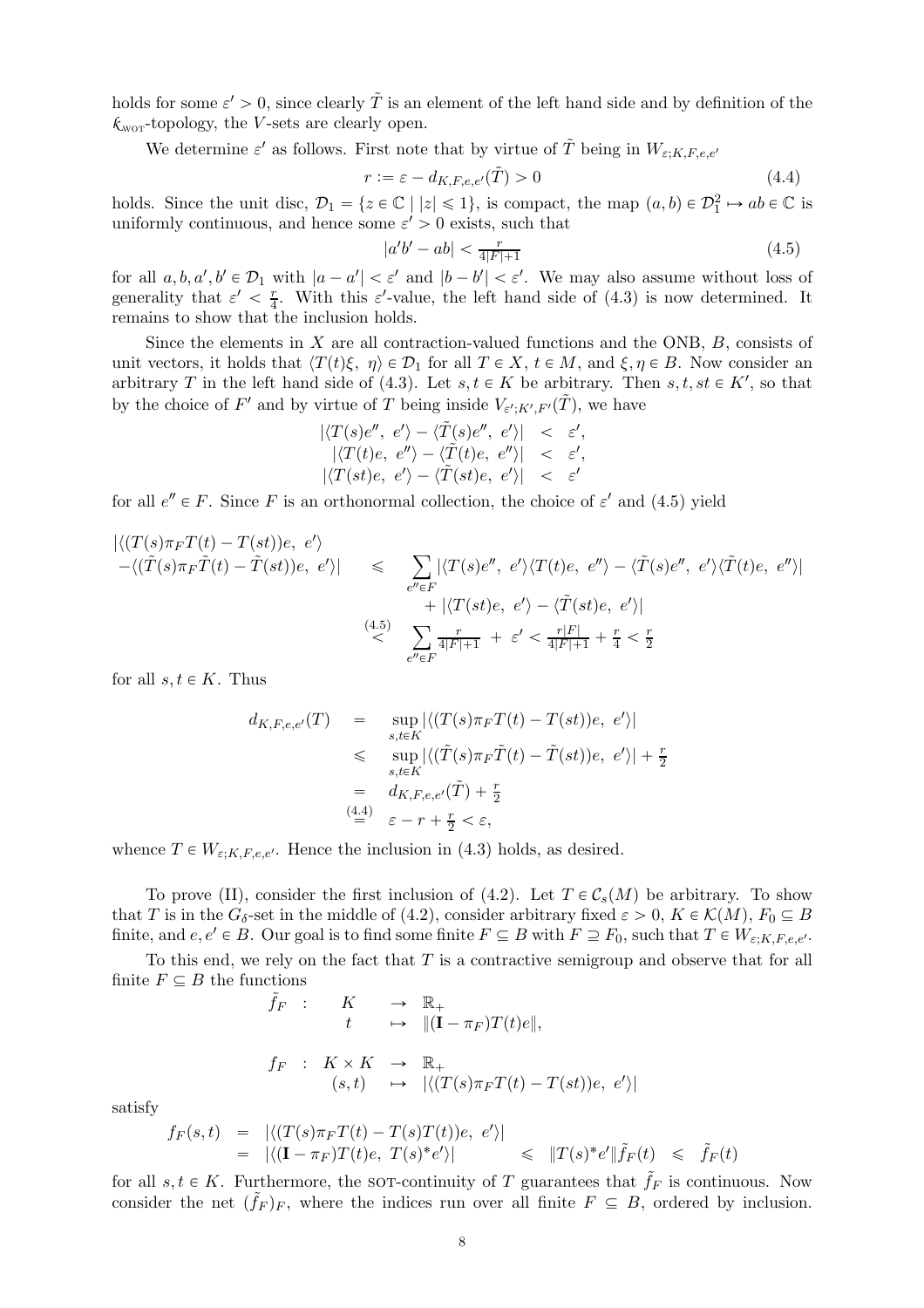Note that the correspondingly indexed net of projections,  $(\pi_F)_F$ , is monotone, and, since  $\bigcup_{F \subseteq B} f$  finite  $F = B$  and B is a basis for  $H$ , it holds that  $\pi_F \longrightarrow \mathbf{I}$  weakly (in fact strongly). Clearly then

<span id="page-8-1"></span>
$$
\tilde{f}_F \xrightarrow{P} 0 \tag{4.6}
$$

pointwise and monotone. Since K is compact and the  $f_F$  are continuous for all F, by Dini's Theorem  $(cf. [1, Theorem 2.66])$  $(cf. [1, Theorem 2.66])$  $(cf. [1, Theorem 2.66])$  the monotone pointwise convergence in  $(4.6)$  is in fact uniform convergence. Hence, by the definition of the net, for some finite  $F \subseteq B$  with  $F \supseteq F_0$ 

$$
d_{K,F,e,e'}(T) = \sup_{s,t \in K} f_F(s,t) \le \sup_{t \in K} \tilde{f}_F(t) < \varepsilon,
$$

and thereby  $T \in W_{\varepsilon; K, F, e, e'}$ .

To complete the proof of (II), we treat the second inclusion in [\(4.2\)](#page-6-3). So let  $T \in X$  be an arbitrary element in the  $G_{\delta}$ -set in the middle of [\(4.2\)](#page-6-3). To show that  $T \in C_w(M)$ , it is necessary and sufficient to show that  $T(st) = T(s)T(t)$  for all  $s, t \in M$ . So fix arbitrary  $s, t \in M$ . It suffices to show that  $\langle (T(s)T(t)-T(st))e, e'\rangle = 0$  for all basis vectors,  $e, e' \in B$ . So fix arbitrary  $e, e' \in B$ .

Note that since  $\tilde{\mathcal{K}}$  covers M and is closed under finite unions, there exists some  $K \in \tilde{\mathcal{K}}$ , such that  $s, t \in K$ . Fix this compact set. Now consider the net  $(d_{K,F,e,e'}(T))_F$ , whose indices run over all finite  $F \subseteq B$ , ordered by inclusion. Since T is in the set in the middle of [\(4.2\)](#page-6-3), working through the definitions yields

$$
\forall \varepsilon \in \mathbb{Q}^+ : \forall F_0 \subseteq B \text{ finite : } \exists F \subseteq B \text{ finite, s.t. } F \supseteq F_0 : d_{K,F,e,e'}(T) < \varepsilon,
$$
 which is clearly equivalent to

<span id="page-8-2"></span>
$$
\liminf_{F} d_{K,F,e,e'}(T) = 0. \tag{4.7}
$$

Now, since 
$$
s, t \in K
$$
, it holds that  
\n
$$
|\langle (T(s)T(t) - T(st))e, e' \rangle| \leq \underbrace{|\langle T(s)(\mathbf{I} - \pi_F)T(t)e, e' \rangle|}_{=:d_F'} + \underbrace{|\langle (T(s)\pi_F T(t) - T(st))e, e' \rangle|}_{\leq d_{K,F,e,e'}(T)}
$$

for all finite  $F \subseteq B$ . Since  $\pi_F \longrightarrow \mathbf{I}$  weakly (see above), we have  $d'_F \longrightarrow 0$ . Noting [\(4.7\)](#page-8-2), taking the limit inferior of the right hand side of the above expression thus yields  $\langle (T(s)T(t) - T(st))e, e' \rangle = 0$ . Since  $e, e' \in B$  were arbitrarily chosen, and B is a basis for H, it follows that  $T(st) = T(s)T(t)$ . This completes the proof.

Remark 4.3 The proof of Theorem [4.2](#page-6-0) reveals that in fact claims (I) and (II) hold, provided the topological monoid M is at least  $\sigma$ -compact. And if M is furthermore 'good', then these again imply that that  $\mathcal{C}_s(M)$  is a  $G_\delta$ -subset in  $(\mathcal{F}_w^c(M), \mathcal{K}_{wor})$ . The stronger assumption of M being locally compact is only relied upon to obtain that  $(\mathcal{F}_w^c(M), k_{\text{wor}})$  is itself completely metrisable (cf. the proof of Proposition [2.4\)](#page-1-1), and thus via Alexandroff's lemma that  $G_{\delta}$ -subsets of this space are completely metrisable.

Finally, by Corollary [2.7](#page-2-0) we obtain:

**Corollary 4.4** The spaces of one-/multiparameter contractive  $C_0$ -semigroups on a separable Hilbert space, viewed under the topology of uniform wot-convergence on compact subsets, are Polish.

<span id="page-8-0"></span>This positively solves the open problem raised in [\[4,](#page-12-0) §III.6.3].

# Appendix A. Strong continuity of operator semigroups

The main result of this paper is proved for semigroups defined on 'good' monoids (see Defin-ition [2.5\)](#page-2-1). By a well-known result, any WOT-continuous semigroup on a Banach space  $\mathcal E$  over the monoid  $(\mathbb{R}_+, +, 0)$  is automatically sot-continuous, (cf. [\[8,](#page-12-16) Theorem 5.8]) and thus  $\mathbb{R}_+$  is by our definition a 'good' monoid.

In this appendix, we provide sufficient conditions for topological monoids to possess this property, and thus broaden application of the main result. These conditions are given as follows: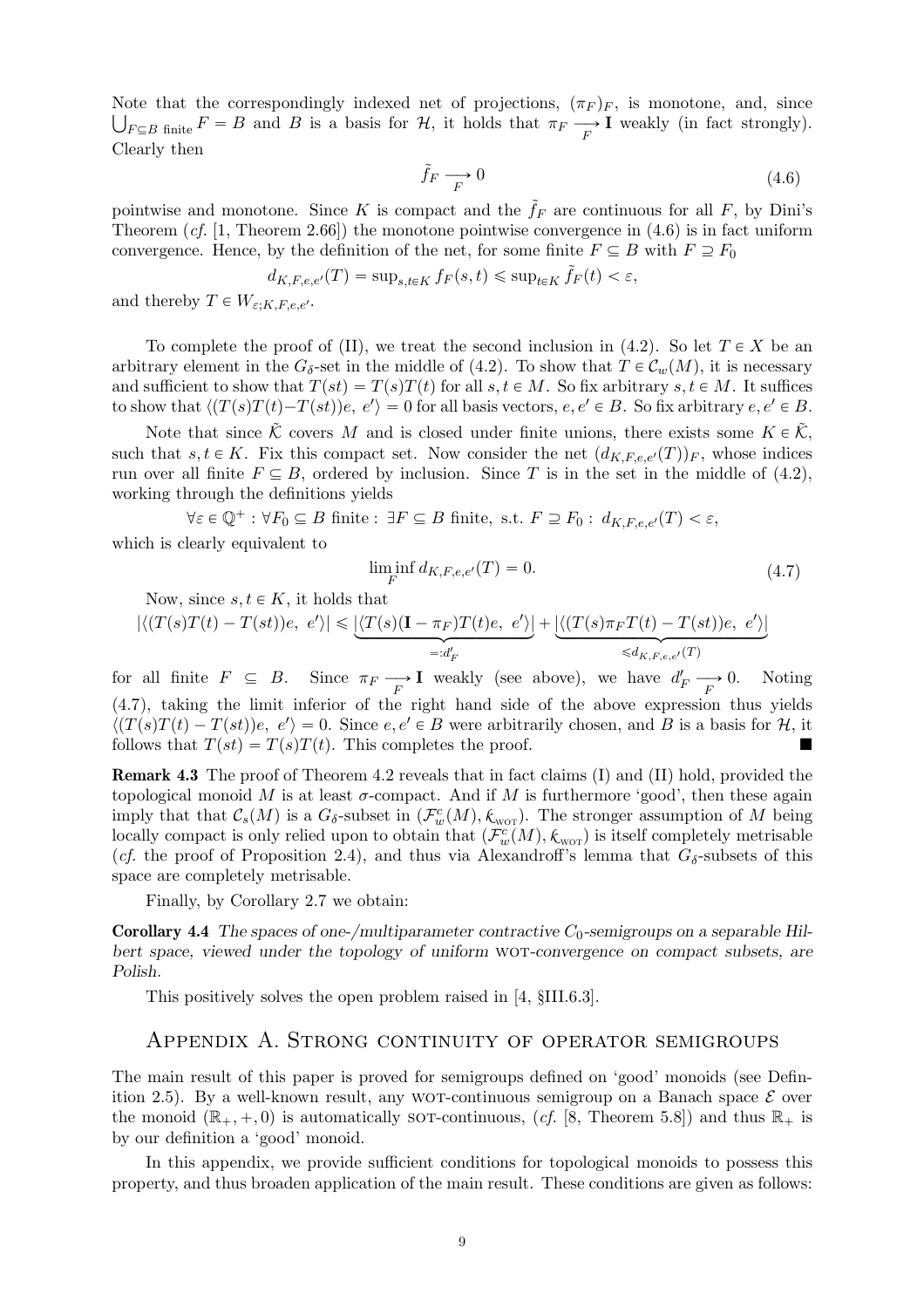**Definition A.1** A topological monoid,  $M$ , shall be called *extendible*, if there exists a locally compact Hausdorff topological group,  $G$ , such that M is topologically and algebraically isomorphic to a closed subset of G.

If M is extendible to G via the above definition, then one can assume w.l.o.g. that  $M \subseteq G$ .

<span id="page-9-0"></span>**Definition A.2** Let G be a locally compact Hausdorff group. Call a subset  $A \subseteq G$  positive in the *identity*, if for all neighbourhoods,  $U \subseteq G$ , of the group identity,  $U \cap A$  has non-empty interior within G.

<span id="page-9-1"></span>**Example A.3 (The non-negative reals).** Consider  $M := \mathbb{R}_+$  viewed under addition. Since  $M \subseteq \mathbb{R}$  is closed, we have that M is an extendible locally compact Hausdorff monoid. For any open neighbourhood,  $U \subseteq \mathbb{R}$ , of the identity, there exists an  $\varepsilon > 0$ , such that  $(-\varepsilon, \varepsilon) \subseteq U$ and thus  $U \cap M \supseteq (0, \varepsilon) \neq \emptyset$ . Hence M is positive in the identity.

**Example A.4 (The p-adic integers).** Consider  $M := \mathbb{Z}_p$  with  $p \in \mathbb{P}$ , viewed under addition and with the topology generated by the p-adic norm. Since  $M \subseteq \mathbb{Q}_p$  is clopen, it is an extendible locally compact Hausdorff monoid. Since  $M$  is clopen, it is clearly positive in the identity.

**Example A.5 (Discrete cases).** Let G be a discrete group, and let  $M \subseteq G$  contain the identity and be closed under group multiplication. Clearly, M is a locally compact Hausdorff monoid, extendible to G and positive in the identity. For example one can take the free-group  $\mathbb{F}_2$  with generators  $\{a, b\}$ , and M to be the algebraic closure of  $\{1, a, b\}$  under multiplication.

<span id="page-9-2"></span>**Example A.6 (Non-discrete, non-commutative cases).** Let  $d \in \mathbb{N}$  with  $d > 1$  and consider the space, X, of R-valued  $d \times d$  matrices. Topologised with any matrix norm (equivalently the strong or the weak operator topologies), this space is homeomorphic to  $\mathbb{R}^{d^2}$  and thus locally compact Hausdorff. Since the determinant map  $X \ni T \mapsto \det(T) \in \mathbb{R}$  is continuous, the subspace of invertible matrices  $\{T \in X \mid \det(T) \neq 0\}$  is open and thus a locally compact Hausdorff topological group. The subspace,  $G$ , of upper triangular matrices with positive diagonal entries, is a closed subgroup and thus locally compact Hausdorff. Letting

$$
G_0 := \{ T \in G \mid \det(T) = 1 \},
$$
  
\n
$$
G_+ := \{ T \in G \mid \det(T) > 1 \},
$$
 and  
\n
$$
G_- := \{ T \in G \mid \det(T) < 1 \},
$$

it is easy to see that  $M := G_0 \cup G_+$  is a topologically closed subspace containing the identity and is closed under multiplication. Moreover  $M$  is a proper monoid, since the inverses of the elements in  $G_+$  are clearly in  $G\backslash M$ . Consider now an open neighbourhood,  $U \subseteq G$ , of the identity. Since inversion is continuous,  $U^{-1}$  is also an open neighbourhood of the identity. Since, as a locally compact Hausdorff space, G satisfies the Baire category theorem, and since  $G_+ \cup G_-$  is clearly dense (and open) in G, and thus comeagre, we clearly have  $(U \cap U^{-1}) \cap (G_{+} \cup G_{-}) \neq \emptyset$ . So either  $U \cap G_+ \neq \emptyset$  or else  $U^{-1} \cap G_- \neq \emptyset$ , from which it follows that  $U \cap G_+ = (U^{-1} \cap G_-)^{-1} \neq \emptyset$ . Hence in each case  $U \cap M$  contains a non-empty open subset, *viz.*  $U \cap G_+$ . So M is extendible to G and positive in the identity.

Next, consider the subgroup,  $G_h \subseteq G$ , consisting of matrices of the form  $T = \mathbf{I} + \tilde{T}$ , where  $T$  is a strictly upper triangular matrix with at most non-zero entries on the top row and right hand column. That is,  $G_h$  is the *continuous Heisenberg group*,  $H_{2d-3}(\mathbb{R})$ , of order  $2d-3$ . The elements of the Heisenberg group occur in the study of Kirillov's orbit method (see [\[15\]](#page-12-20)) and have important applications in physics (see e.g. [\[16\]](#page-12-21)). Clearly,  $G_h$  is topologically closed within G and thus locally compact Hausdorff. Now consider the subspace,

$$
M_h := \{ T \in G_h \mid \forall i, j \in \{1, 2, \dots, d\} : T_{ij} \geq 0 \},
$$

of matrices with only non-negative entries. This is clearly a topologically closed subspace of  $G_h$ containing the identity and closed under multiplication. Moreover, for each  $S, T \in M_h \backslash \{I\}$  we have

$$
ST = \mathbf{I} + ((S - \mathbf{I}) + (T - \mathbf{I}) + (S - \mathbf{I})(T - \mathbf{I})) \in M_h \backslash {\{\mathbf{I}\}},
$$

which implies that no non-trivial element in  $M_h$  has its inverse in  $M_h$ , making  $M_h$  a proper monoid. Consider now an open neighbourhood,  $U \subseteq G_h$ , of the identity. Since  $G_h$  is homeomorphic to  $\mathbb{R}^{2d-3}$ , there exists some  $\varepsilon > 0$ , such that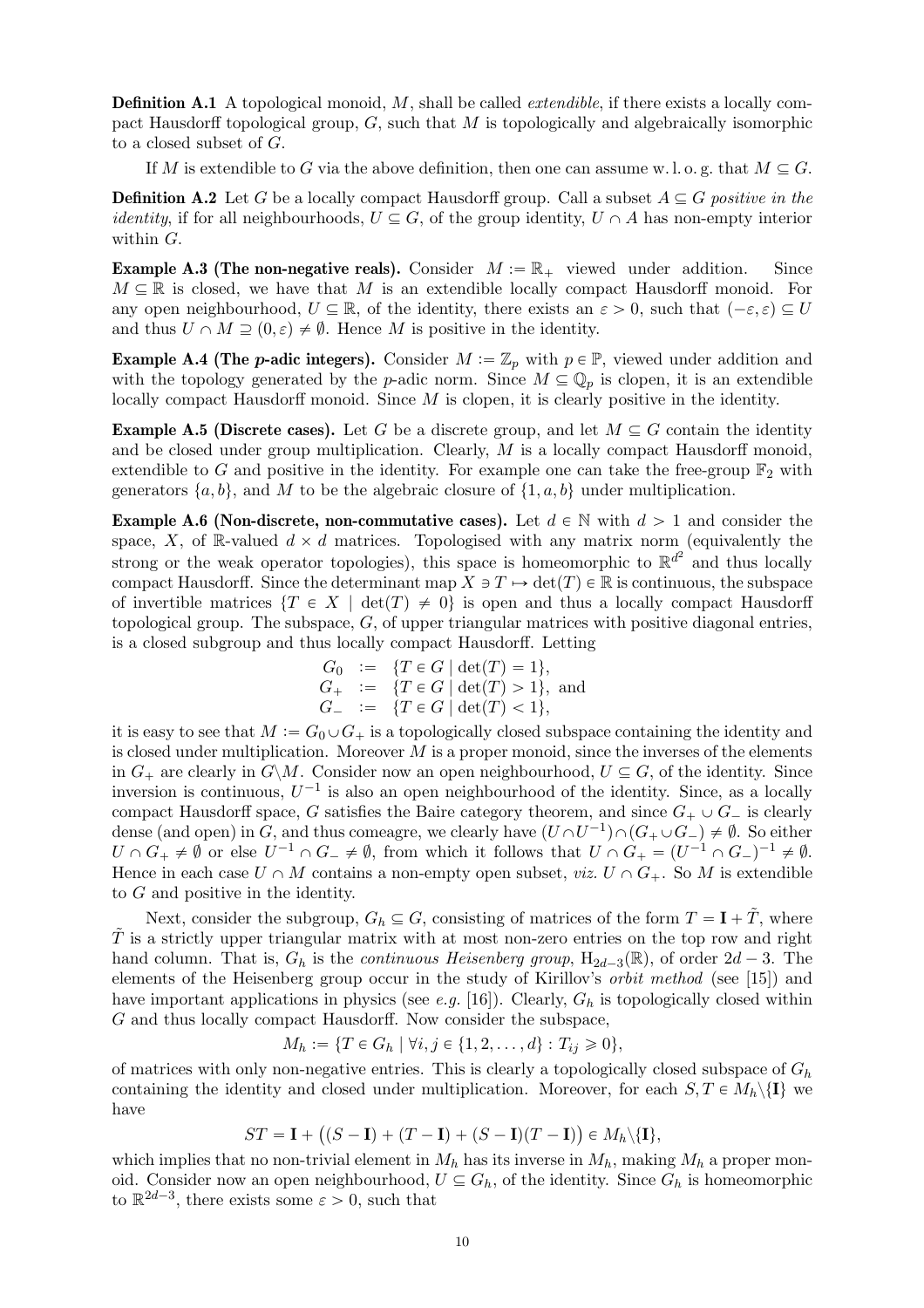$U \supseteq \{T \in G_h \mid \forall (i, j) \in \mathcal{I} : T_{ij} \in (-\varepsilon, \varepsilon)\},\$ where  $\mathcal{I} := \{(1, 2), (1, 3), \ldots, (1, d), (2, d), \ldots, (d - 1, d)\}.$  Hence  $U \cap M_h \supseteq \{T \in G_h \mid \forall (i, j) \in \mathcal{I} : T_{ij} \in (0, \varepsilon)\} =: V,$ 

where V is clearly a non-empty open subset of  $G_h$ , since the  $2d-3$  entries in the matrices can be freely and independently chosen. Thus  $M_h$  is extendible to  $G_h$  and positive in the identity.

Finally, we may consider the subgroup,  $G_u := UT_1(d)$ , of upper triangular matrices over R with unit diagonal. The elements of  $UT_1(d)$  have important applications in image analysis (see e.g. [\[16\]](#page-12-21) and  $[21, §5.5.2]$  and representations of the group have been studied in [\[23,](#page-12-23) Chapter 6]. Setting  $M_u := \{T \in G_u \mid \forall i, j \in \{1, 2, ..., d\} : T_{ij} \geq 0\}$ , one may argue similarly to the case of the continuous Heisenberg group and obtain that  $G_u$  is locally compact and that  $M_u$  is a proper topological monoid which is furthermore extendible to  $G_u$  and positive in the identity.

The following result allows us to generate infinitely many examples from basic ones:

<span id="page-10-1"></span>**Proposition A.7** Let  $n \in \mathbb{N}$  and let  $M_i$  be locally compact Hausdorff monoids for  $1 \leq i \leq n$ . Assume for each  $i < n$  that  $M_i$  is extendible to a locally compact Hausdorff group  $G_i$ , and that  $M_i$  is positive in the identity of  $G_i$ . Then  $M := \prod_{i=1}^n M_i$  is a locally compact Hausdorff monoid which is extendible to  $G := \prod_{i=1}^{n} G_i$  and positive in the identity.

**Proof.** The extendibility of M to G is clear. Now consider an arbitrary open neighbourhood,  $U$ , of the identity in G. For each  $1 \leq i \leq n$ , one can find open neighbourhoods,  $U_i$ , of the identity in  $G_i$ , so that  $U' := \prod_{i=1}^n U_i \subseteq U$ . By assumption,  $M_i \cap U_i$  contains a non-empty open set,  $V_i \subseteq G_i$ for each  $1 \leq i \leq n$ . Since  $U \supseteq \prod_{i=1}^{n} U_i$ , it follows that  $M \cap U \supseteq \prod_{i=1}^{n} (M_i \cap U_i) \supseteq \prod_{i=1}^{n} V_i \neq \emptyset$ . Thus  $M \cap U$  has non-empty interior. Hence M is positive in the identity.

Our argumentation for the generalised continuity result builds on [\[8,](#page-12-16) Theorem 5.8].

<span id="page-10-0"></span>**Theorem A.8** Let M be a topological monoid such that M is extendible to a locally compact Hausdorff group  $G$  and such that  $M$  is positive in the identity. Then for any Banach space,  $\mathcal{E}$ , every WOT-continuous semigroup,  $T : M \to \mathfrak{L}(\mathcal{E})$ , is sot-continuous. In particular, M is 'good'.

(Note that a semigroup over a Banach space  $\mathcal E$  on a topological monoid is defined analogously to Definition [2.1.](#page-1-2))

**Proof.** First note that the principle of uniform boundedness applied twice to the WOTcontinuous function,  $T$ , ensures that  $T$  is norm-bounded on all compact subsets of  $M$ . Fix now a left-invariant Haar measure, λ, on G and set

 $S := \{F \subseteq G \mid F \text{ a compact neighbourhood of the identity}\}.$ 

Consider arbitrary  $F \in S$  and  $x \in \mathcal{E}$ . By the closure of M in G as well as positivity in the identity,  $M \cap F$  is compact and contains a non-empty open subset of G. It follows that  $0 < \lambda(M \cap F) < \infty$ . The wor-continuity of T, the compactness (and thus measurability) of  $M \cap F$ , and the norm-boundedness of T on compact subsets ensure that

$$
\langle x_F, \varphi \rangle \ := \ \frac{1}{\lambda(M \cap F)} \int_{t \in M \cap F} \langle T(t)x, \varphi \rangle \, \mathrm{d}t, \quad \text{for } \varphi \in \mathcal{E}' \tag{A.1}
$$

describes a well-defined element  $x_F \in \mathcal{E}''$ . Exactly as in [\[8,](#page-12-16) Theorem 5.8], one may now argue by the WOT-continuity of T and compactness of  $M \cap F$  that in fact  $x_F \in \mathcal{E}$  for each  $x \in \mathcal{E}$  and  $F \in S$ . Moreover, since M is locally compact, and T is WOT-continuous with  $T(1) = I$ , one readily obtains that each  $x \in \mathcal{E}$  can be weakly approximated by the net,  $(x_F)_{F \in S}$ , ordered by inverse inclusion. So

<span id="page-10-3"></span>
$$
D := \{ x_F \mid x \in \mathcal{E}, F \in S \}
$$

is weakly dense in  $\mathcal{E}$ . Since the weak and strong closures of any convex subset in a Banach space coincide (cf. [\[1,](#page-12-15) Theorem 5.98]), it follows that the convex hull,  $co(D)$ , is strongly dense in  $\mathcal{E}$ .

Now, to prove the sor-continuity of  $T$ , we need to show that

<span id="page-10-2"></span>
$$
t \in M \quad \mapsto \quad T(t)x \in \mathcal{E} \tag{A.2}
$$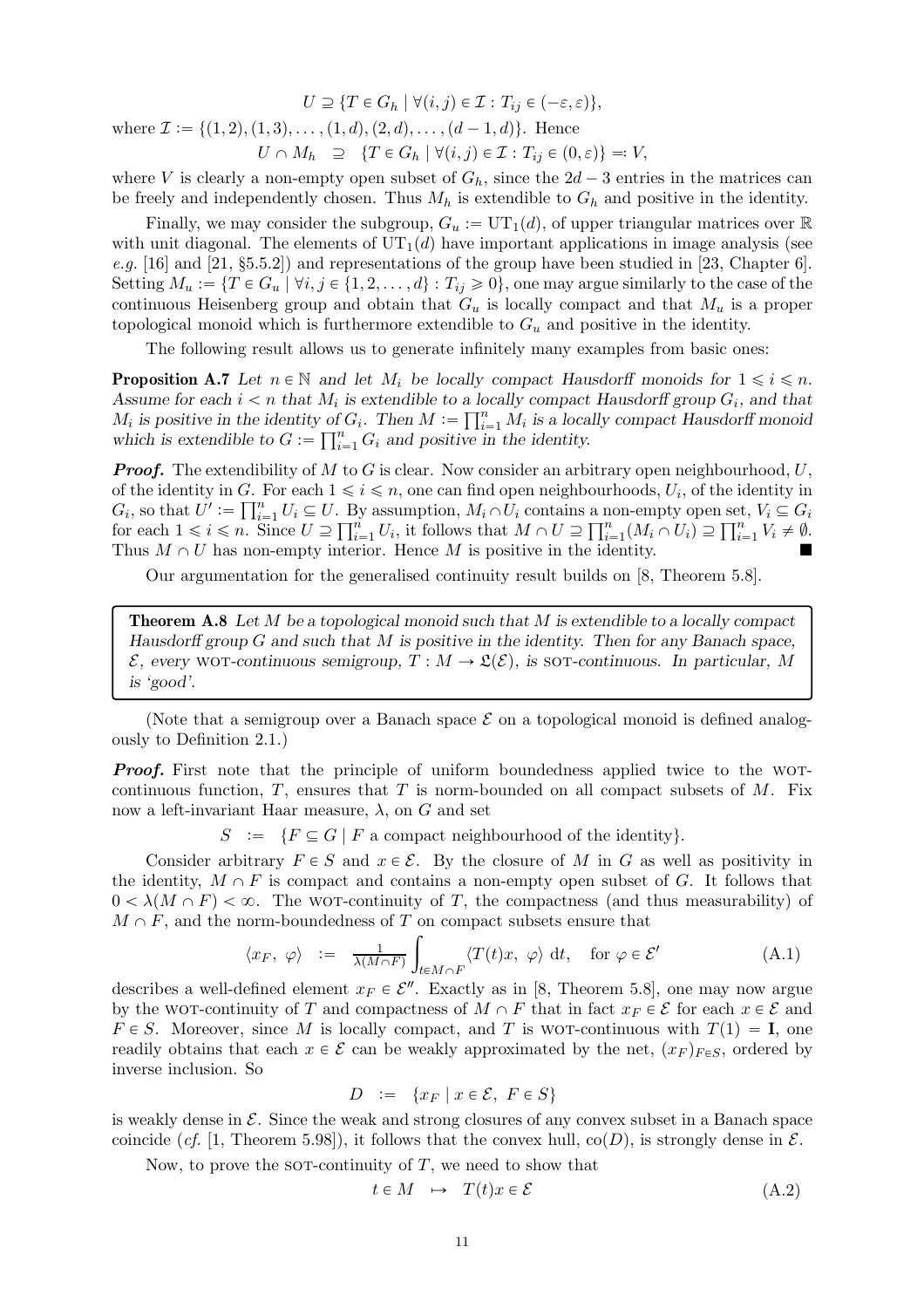is strongly continuous for all  $x \in \mathcal{E}$ . Since M is locally compact and T is norm-bounded on compact subsets of M, the set of  $x \in \mathcal{E}$  such that  $(A.2)$  is strongly continuous, is itself a strongly closed convex subset of  $\mathcal{E}$ . So, since  $\text{co}(D)$  is strongly dense in  $\mathcal{E}$ , it suffices to prove the strong continuity of  $(A.2)$  for each  $x \in D$ .

To this end, fix arbitrary  $x \in \mathcal{E}$ ,  $F \in S$  and  $t \in M$ . We need to show that  $T(t')x_F \longrightarrow T(t)x_F$ strongly for  $t' \in M$  as  $t' \longrightarrow t$ .

First recall, that by basic harmonic analysis, the canonical left-shift,

$$
L \ : \ G \ \rightarrow \ \mathfrak{L}(L^1(G)),
$$

defined via  $(L_t f)(s) = f(t^{-1}s)$  for  $s, t \in G$  and  $f \in L^1(G)$ , is an sort-continuous morphism (*cf.* [\[22,](#page-12-24) Proposition 3.5.6  $(\lambda_1 - \lambda_4)$ ]). Now, by compactness,  $f := \mathbf{1}_{M \cap F} \in L^1(G)$  and it is easy to see that  $||L_{t'}f - L_tf||_1 = \lambda(t'(M \cap F) \Delta t(M \cap F))$  for  $t' \in M$ . The sot-continuity of L thus yields  $\lambda(t'(M \cap F) \Delta t(M \cap F)) \longrightarrow 0$  (A.3)

for  $t' \in M$  as  $t' \longrightarrow t$ .

Fix now a compact neighbourhood,  $K \subseteq G$ , of t. For  $t' \in M \cap K$  and  $\varphi \in \mathcal{E}'$  one obtains  $|\langle T(t')x_F - T(t)x_F, \varphi \rangle| = |\langle x_F, T(t')^* \varphi \rangle - \langle x_F, T(t)^* \varphi \rangle|$ ˇ ż  $\sqrt{2}$ 

$$
= \frac{1}{\lambda(M\cap F)} \cdot \left| \int_{s\in M\cap F} \langle T(s)x, T(t')^*\varphi \rangle ds - \int_{s\in M\cap F} \langle T(s)x, T(t)^*\varphi \rangle ds \right|
$$
  
by construction of  $x_F$  in (A.1)  

$$
= \frac{1}{\lambda(M\cap F)} \cdot \left| \int_{s\in M\cap F} \langle T(t's)x, \varphi \rangle ds - \int_{s\in M\cap F} \langle T(ts)x, \varphi \rangle ds \right|
$$
  
since  $T$  is a semigroup  

$$
= \frac{1}{\lambda(M\cap F)} \cdot \left| \int_{s\in t'(M\cap F)} \langle T(s)x, \varphi \rangle ds - \int_{s\in t(M\cap F)} \langle T(s)x, \varphi \rangle ds \right|
$$

by left-invariance

$$
\leq \frac{1}{\lambda(M\cap F)} \int_{s\in t'(M\cap F)\Delta t(M\cap F)} |\langle T(s)x, \varphi \rangle| ds
$$
  
\n
$$
\leq \frac{1}{\lambda(M\cap F)} \cdot \sup_{s\in (M\cap K)(M\cap F)} \|T(s)\| \cdot \|x\| \cdot \|\varphi\| \cdot \lambda(t'(M\cap F) \Delta t(M\cap F))
$$
  
\nsince  $t, t' \in M \cap K$ .

<span id="page-11-1"></span><span id="page-11-0"></span>ˇ

Since  $K' := (M \cap K)(M \cap F)$  is compact, and T is uniformly bounded on compact sets (see above), it holds that  $C := \sup_{s \in \mathbb{Z}} ||T(s)|| < \infty$ . The above calculation thus yields  $s \in K$ 

$$
||T(t')x_F - T(t)x_F|| = \sup_{\text{sup}}\{|\langle T(s)x_F - T(t)x_F, \varphi \rangle| \mid \varphi \in \mathcal{E}', \|\varphi\| \leq 1\}
$$
  

$$
\leq \frac{1}{\lambda(M \cap F)} \cdot C \cdot ||x|| \cdot \lambda(t'(M \cap F) \Delta t(M \cap F))
$$
 (A.4)

for all  $t' \in M$  sufficiently close to t.

By [\(A.3\)](#page-11-0), the right-hand side of [\(A.4\)](#page-11-1) converges to 0 and hence  $T(t')x_F \longrightarrow T(t)x_F$  strongly as  $t' \longrightarrow t$ . This completes the proof.

Remark A.9 In the proof of Theorem [A.8,](#page-10-0) weak continuity only played a role in obtaining the boundedness of  $T$  on compact sets, as well as the well-definedness of the elements in  $D$ . In [\[12,](#page-12-17) Theorem 9.3.1 and Theorem 10.2.1–3] a proof of the classical continuity result exists under weaker conditions, *viz.* weak measurability, provided the semigroups are almost separably valued. It would be interesting to know whether the above approach can be adapted to these weaker assumptions.

ACKNOWLEDGEMENT. The author is grateful to Tanja Eisner for her feedback, to Konrad Zimmermann for his helpful comments on the results in the appendix, and to the referee for their constructive feedback.